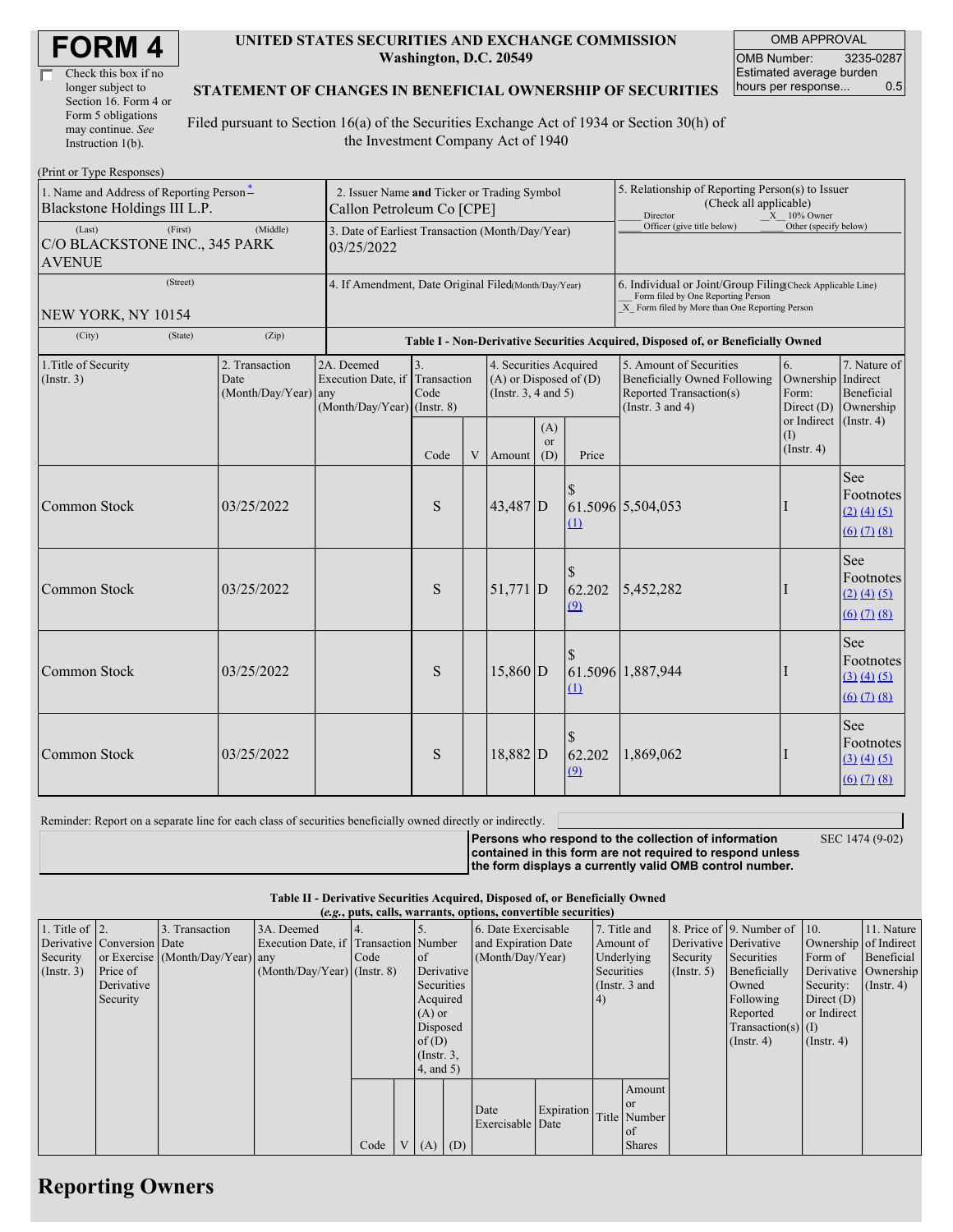|                                                                                                                     | <b>Relationships</b> |              |                      |       |  |  |
|---------------------------------------------------------------------------------------------------------------------|----------------------|--------------|----------------------|-------|--|--|
| <b>Reporting Owner Name / Address</b>                                                                               | Director             | 10%<br>Owner | Officer <sup>1</sup> | Other |  |  |
| Blackstone Holdings III L.P.<br>C/O BLACKSTONE INC.<br><b>345 PARK AVENUE</b><br>NEW YORK, NY 10154                 |                      | X            |                      |       |  |  |
| Blackstone Holdings III GP L.P.<br>C/O BLACKSTONE INC.<br><b>345 PARK AVENUE</b><br>NEW YORK, NY 10154              |                      | X            |                      |       |  |  |
| Blackstone Holdings III GP Management L.L.C.<br>C/O BLACKSTONE INC.<br><b>345 PARK AVENUE</b><br>NEW YORK, NY 10154 |                      | $\mathbf{X}$ |                      |       |  |  |
| <b>Blackstone Inc</b><br><b>345 PARK AVENUE</b><br>NEW YORK, NY 10154                                               |                      | $\mathbf{X}$ |                      |       |  |  |
| Blackstone Group Management L.L.C.<br>C/O BLACKSTONE INC.<br><b>345 PARK AVENUE</b><br>NEW YORK, NY 10154           |                      | $\mathbf{X}$ |                      |       |  |  |
| <b>SCHWARZMAN STEPHEN A</b><br>C/O BLACKSTONE INC.<br><b>345 PARK AVENUE</b><br>NEW YORK, NY 10154                  |                      | X            |                      |       |  |  |

### **Signatures**

| BLACKSTONE HOLDINGS III L.P., By: Blackstone Holdings III GP L.P., its general partner, By: Blackstone Holdings<br>III GP Management L.L.C., its general partner, By: /s/ Tabea Hsi, Name: Tabea Hsi, Title: Senior Managing Director<br>*** Signature of Reporting Person | 03/29/2022<br>Date |
|----------------------------------------------------------------------------------------------------------------------------------------------------------------------------------------------------------------------------------------------------------------------------|--------------------|
| BLACKSTONE HOLDINGS III GP L.P., By: Blackstone Holdings III GP Management L.L.C., its general partner, By: /s/<br>Tabea Hsi, Name: Tabea Hsi, Title: Senior Managing Director<br>Signature of Reporting Person                                                            | 03/29/2022<br>Date |
| BLACKSTONE HOLDINGS III GP MANAGEMENT L.L.C., By: /s/ Tabea Hsi, Name: Tabea Hsi, Title: Senior<br><b>Managing Director</b><br>Signature of Reporting Person                                                                                                               | 03/29/2022<br>Date |
| BLACKSTONE INC., By: /s/ Tabea Hsi, Name: Tabea Hsi, Title: Senior Managing Director<br>**Signature of Reporting Person                                                                                                                                                    | 03/29/2022<br>Date |
| BLACKSTONE GROUP MANAGEMENT L.L.C., By: /s/ Tabea Hsi, Name: Tabea Hsi, Title: Senior Managing Director<br>Signature of Reporting Person                                                                                                                                   | 03/29/2022<br>Date |
| STEPHEN A. SCHWARZMAN, /s/ Stephen A. Schwarzman<br>***Signature of Reporting Person                                                                                                                                                                                       | 03/29/2022<br>Date |

# **Explanation of Responses:**

**\*** If the form is filed by more than one reporting person,*see* Instruction 4(b)(v).

**\*\*** Intentional misstatements or omissions of facts constitute Federal Criminal Violations. *See* 18 U.S.C. 1001 and 15 U.S.C. 78ff(a).

**( 1)** The price reported in Column 4 is a weighted average price. These shares of common stock, par value \$0.01 per share ("Common Stock"), of Callon Petroleum Company (the "Issuer") were sold in multiple transactions ranging from \$61.00 to \$61.99, inclusive. The Reporting Persons undertake to provide to the Issuer, any security holder of the Issuer, or the staff of the Securities and Exchange Commission, upon request, full information regarding the number of shares of Common Stock sold at each separate price in the ranges set forth in this footnote.